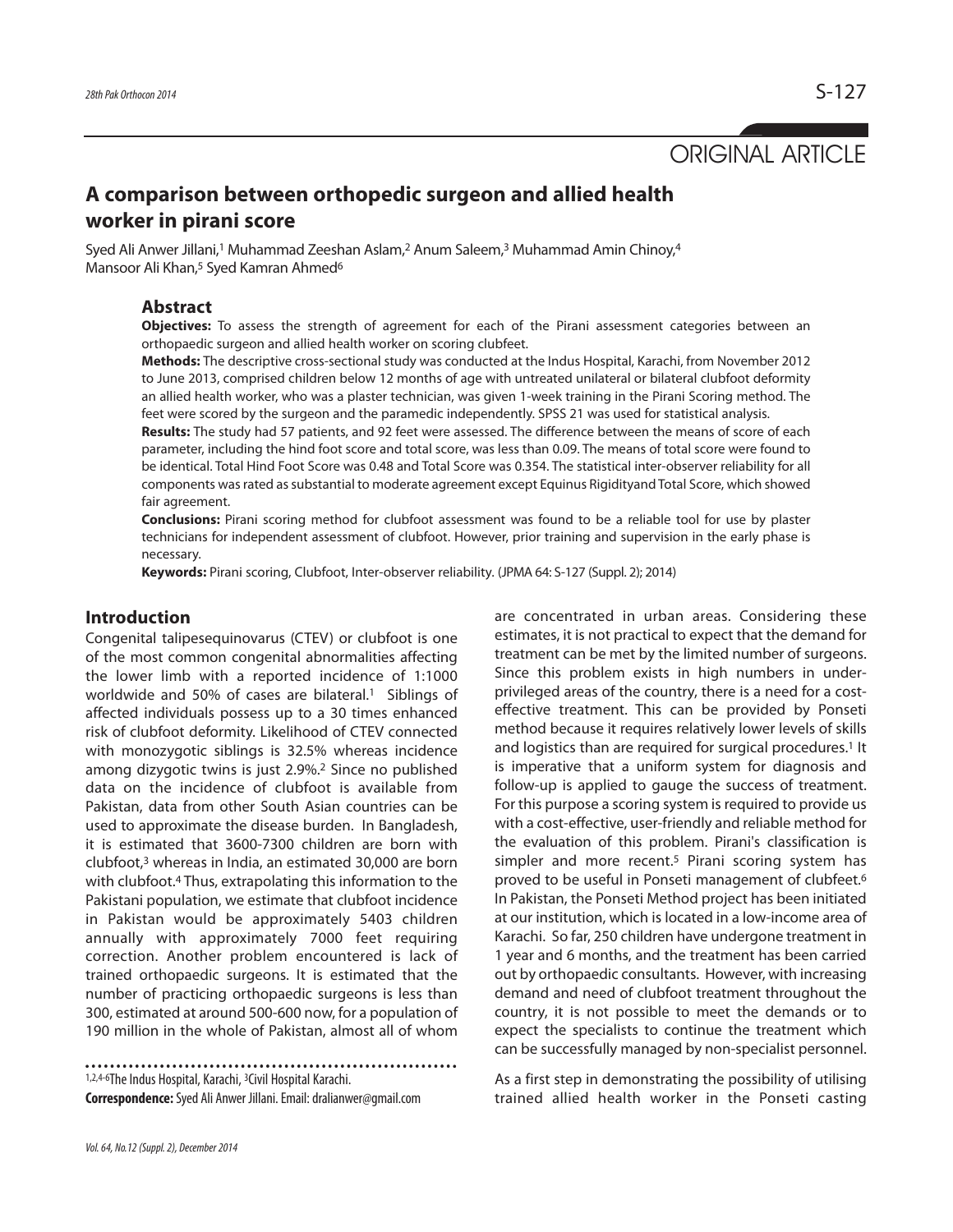technique, it is necessary to see if the Pirani score screening tool can be successfully used in assessing the severity of clubfoot by paramedical staff. Pirani score is favoured in studies because of its ease in use and the fact that it does not require motion and X-ray analysis,<sup>7</sup> as in some other classifications e.g. the one suggested by Dimeglieo et al.<sup>8</sup> The system suggested is much extensive, involving usage of four parameters. It is more suitable for further evaluation of each component of the clubfoot deformity.<sup>8</sup> Pirani score is widely used in the prediction of tenotomy and number of castsrequired. If the screening scores between trained orthopaedic surgeons and the paramedic staff are comparable, it would lead to the next step in training non-medical staff the Ponseti method. The current study was undertaken with the primary objective of assessing the strength of agreement for each of the Pirani assessment categories as well as the Total Score between an orthopaedic surgeon and an allied health worker on scoring virgin clubfeet.

#### **Material and Methods**

The descriptive cross-sectional study was conducted at the Pehla Qadam Clubfoot Clinic of The Indus Hospital, Karachi, from November 2012 to June 2013, after approval from the institutional review board. The study included children with untreated unilateral or bilateral clubfoot whose parents consented to participate. Any child over 12 months of age or whose parents did not give consent was excluded. Also excluded were children attending the clinic for follow-up treatment. Once a new clubfoot patient fulfilling the inclusion criteria was identified, the study procedures were explained to the parent/guardian accompanying the child and informed consent was obtained. Consecutive sampling was done where every patient meeting the selection criteria was recruited until the sample size was considered satisfactory. Once enrolled, the child's right and left feet were assessed and scored by the 2 raters (the surgeon and the paramedic) at the same time but independently of one another. Two weeks prior to the first assessment session, the raters were given2-day training in the Pirani Scoring method by an experienced consultant. The raters were given demonstrations on anatomy and pathogenesis of clubfoot on dummy models. They were also asked to observe the scoring technique applied by the consultant in the outpatients department (OPD) on at least 10 feet each before being allowed to participate as a rater. The rater scored each clubfoot on a standard Pirani classification proforma which clearly described all the scores with pictures. The assessment was considered complete when all the raters had scored both feet.

Data was analysed using SPSS 21. The leg was considered

the unit of analysis and each leg was considered an individual rating in statistical analysis. Descriptive statistics of the child and the raters was assessed. Shapiro Wilk's test was applied to check the normality of quantitative variable age which was not met, and so median [inter quartile range (IQR)] was computed for age. Frequencies and percentages were computed for qualitative variables like gender, and unilateral and bilateral presentations.

The assessment of agreement between the raters was done by using Fleiss kappa for each Pirani score parameter, Total Score (TS), which is the sum of curve lateral border (CLB), medial crease (MC), lateral head of talus (LHT), post crease (PC), equinusrigidity (RE) and empty heel (EH) scores. The same procedure was applied for Hind Foot Score (HFS) which is the sum of PC, ER and EH scores, and the Mid Foot Score (MFS), which is the sum of CLB, MC and LHT scores. Percentage of observed agreement between raters was calculated for each Pirani score parameter.

#### **Results**

There were 57 patients in the study with a total of 92 clubfeet. The orthopaedic consultant's score was coded as rater A and the plaster technician's score as rater B. The age of patients ranged from 1 month to 12 months. The overall median age was 5 months IQR: 5-8). Of the 92 feet, 77(83.7%) related to boys and 15(16.3%) to girls. The overall male-to-female ratio was5.066:1.The difference between the mean scores of each parameter, including HFS and TS was less than 0.09. The highest discrepancy was found in RE scores. Means of TS were identical. Kvalues for the observations made were 0.713 for CLB, 0.617 for MC, 0.695 for LHT, 0.669 for PC, 0.37 for RE, 0.542 for EH, 0.48 for HFS and 0.354 for TS. The statistical interobserver reliability for all components was rated as substantial to moderate agreement except RE and TS that

**Table-1:** Pirani score parameters and the k statistic inter-observer strength of agreement.

| <b>Parameters</b> | K     | P-value   | Rate                  |
|-------------------|-------|-----------|-----------------------|
| <b>CLB</b>        | 0.716 | $0.000**$ | Substantial agreement |
| <b>MC</b>         | 0.625 | $0.000**$ | Substantial agreement |
| LHT               | 0.696 | $0.000**$ | Substantial agreement |
| PC.               | 0.675 | $0.000**$ | Substantial agreement |
| RE                | 0.391 | $0.000**$ | Fair agreement        |
| ΕH                | 0.543 | $0.000**$ | Moderate agreement    |
| <b>HFS</b>        | 0.457 | $0.000**$ | Moderate agreement    |
| TS                | 0.362 | $0.000**$ | Fair agreement        |

CLB: Curve lat border, MC: Medial Crease, LHT: Lateral Head of Talus, PC: Post Crease, RE: Equinus Rigidity, EH: Empty Heel, HFS: Hind foot score, TS: Total score. \*P-value < 0.05, \*\*P-value < 0.0001.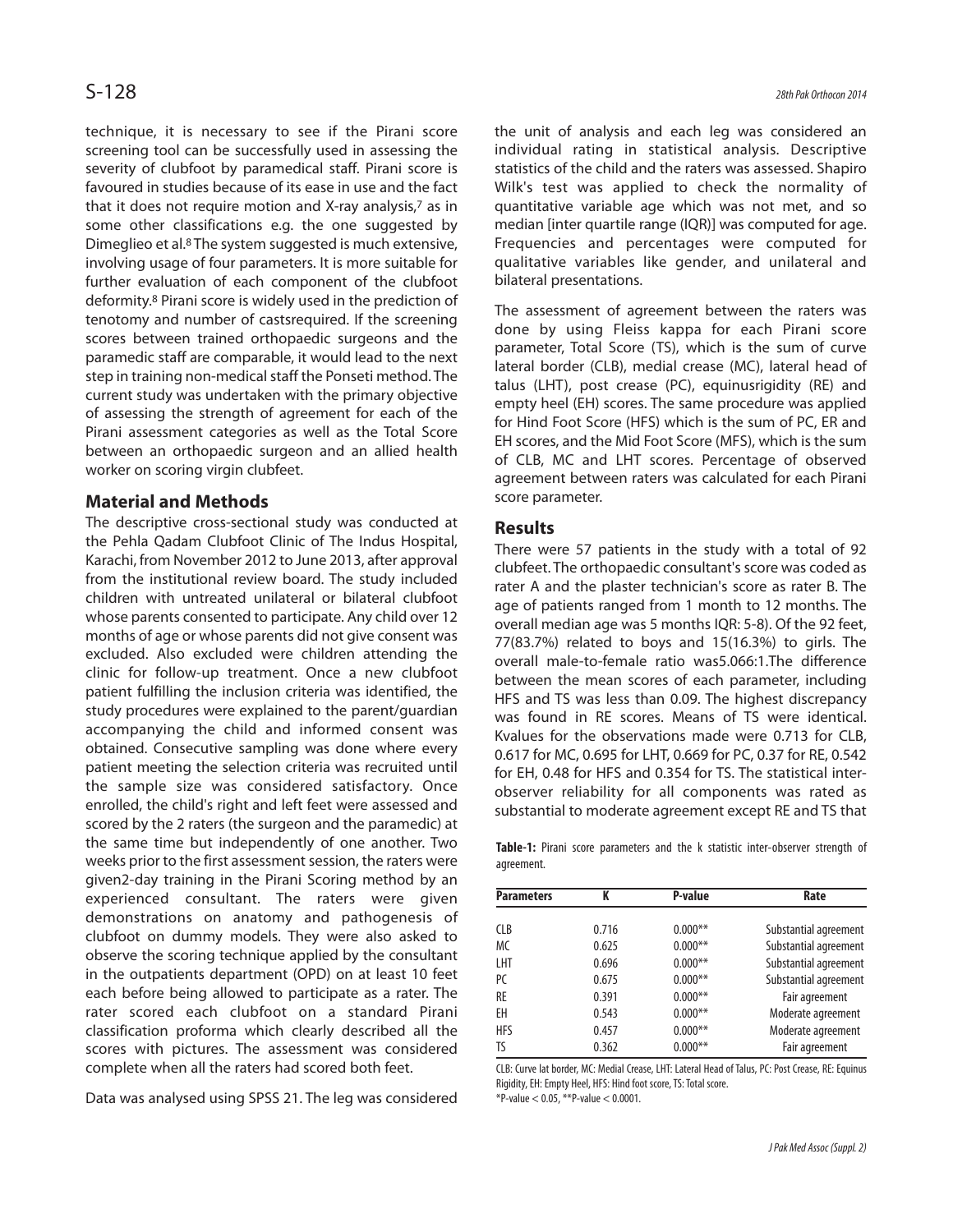**Table-2:**Year-wise Pirani score parameters and the k statistic inter-observer strength of agreement.

| <b>Parameters</b> | K        | P-value   | Rate                       |
|-------------------|----------|-----------|----------------------------|
| <b>Year 2012</b>  |          |           |                            |
| <b>CLB</b>        | 0.347    | 0.142     | Fair agreement             |
| <b>MC</b>         | 0.524    | $0.001*$  | Moderate agreement         |
| LHT               | 0.424    | $0.040*$  | Moderate agreement         |
| PC                | 0.802    | $0.000**$ | Substantial agreement      |
| RE                | $-0.123$ | 0.362     | Less than chance agreement |
| EΗ                | 0.6      | $0.009*$  | Moderate agreement         |
| <b>HFS</b>        | 0.123    | 0.307     | Slight agreement           |
| TS                | 0.252    | $0.009*$  | Fair agreement             |
| <b>Year 2013</b>  |          |           |                            |
| <b>CLB</b>        | 0.755    | $0.000**$ | Substantial agreement      |
| <b>MC</b>         | 0.65     | $0.000**$ | Substantial agreement      |
| LHT               | 0.76     | $0.000**$ | Substantial agreement      |
| PC.               | 0.649    | $0.000**$ | Substantial agreement      |
| RE                | 0.53     | $0.000**$ | Moderate agreement         |
| ΕH                | 0.529    | $0.000**$ | Moderate agreement         |
| HFS               | 0.511    | $0.000**$ | Moderate agreement         |
| TS                | 0.381    | $0.000**$ | Fair agreement             |

CLB: Curve lat border, MC: Medial Crease, LHT: Lateral Head of Talus, PC: Post Crease, RE: Equinus Rigidity, EH: Empty Heel, HFS: Hind foot score, TS: Total score.

\*P-value < 0.05, \*\*P-value < 0.0001.

were rated as fair agreement (Table-1).

The Kvalues calculated for the first 15 feet that were assessed in the month of November and December, 2012, were 0.347 for CLB, 0.524 for MC, 0.424 for LTH, 0.820 for PC, -0.123 for RE, 0.6 for EH, 0.123 for HFS and 0.252 for TS.

The Kvalues calculated for the remaining 76 feet assessed in 2013 were 0.753 for CLB, 0.641 for MC, 0.759 for LTH, 0.642 for PC, 0.508 for RE, 0.528 for EH, 0.501 for HFS and 0.373 for TS (Table-2).The percentage of point-to-point agreement observed in the study ranged from 79% for EH to 70% for MC. Percentage of agreement for the calculated scores 58% for HFS and 41% for TS was also significantly higher than the percentage expected for agreement.

#### **Discussion**

Initially the focus of treatment was towards finding a better surgical technique rather than looking for a better functional outcome. This focus shifted after long-term follow-ups became available.<sup>10</sup> Ponseti reported a consistent success rate of 85-90% with serial casting period of 2-4months.<sup>11</sup> He recommended post-correction foot abduction orthosis to be worn for a certain period of time to prevent recurrence. Currently the Ponseti approach is being recognised all over the world as the most efficient and affordable treatment method regarding the correction of clubfoot.<sup>12</sup> Analysis of his technique and reproducibility of his work has prompted a reconsideration of all other methods of club foot treatment.<sup>13</sup> It was found that the feet treated by Ponseti method were more supple, painless and had increased range of motion than the feet that were treated by surgical techniques. Patients who were treated surgically had stiffer feet and often became arthritic in adulthood. This interest in cast treatment further increased with better understanding of the pathology of the disease and consistent treatment.<sup>13</sup>

Our study successfully demonstrated that the Pirani score screening tool can be successfully used in assessing clubfoot severity by an allied health worker who was trained to use the tool. Our findings were similar to a study conducted in Sudan<sup>14</sup> which utilised a trained physician and a trained nurse having three-year diploma and additional experience as a physiotherapist assistant. However, in our study, comparison was made between an orthopaedic surgeon and a lower level allied health worker, i.e. a plaster technician who had two-year operation theatre (OT) technician diploma and was experienced in applying casts.

The inter-observer reliability that our study showed was found to be fair to substantial whereas the Sudanese study showed moderate to substantial inter-observer reliability between the two types of raters.<sup>14</sup>

Using point-to-point inter-observer agreement for all components of deformity, the mean point of our study was found to be 82.15% which was very similar to the 83% reported in Sudan.<sup>14</sup> Another study<sup>15</sup> had a higher agreement of 89%. The only difference was that the raters were both physicians of comparable skills.

To see if training could make a difference, we divided our analysis into two parts — the first 15 observations when the experience of assessment would have been less, and the second part for the remaining period of assessment. We found that kappa interpretations were suggestive of an increase in agreement as experience increased. In the first part, the agreement was erratic from a whole range of agreement ranging from less-than-chance to substantial. However, with increased experience, four of the eight assessment points had substantial agreement; three out of eight had moderate; and only one had fair agreement. The result accentuates the fact that the skills of the second rater improved with experience. Pirani scoring is thus a reliable method for clubfoot assessment by lesser skilled assessors provided he is given adequate training and sufficient hands-on experience. Pirani scoring agreement improved with time reflecting increased experience. Other than training, professional supervision